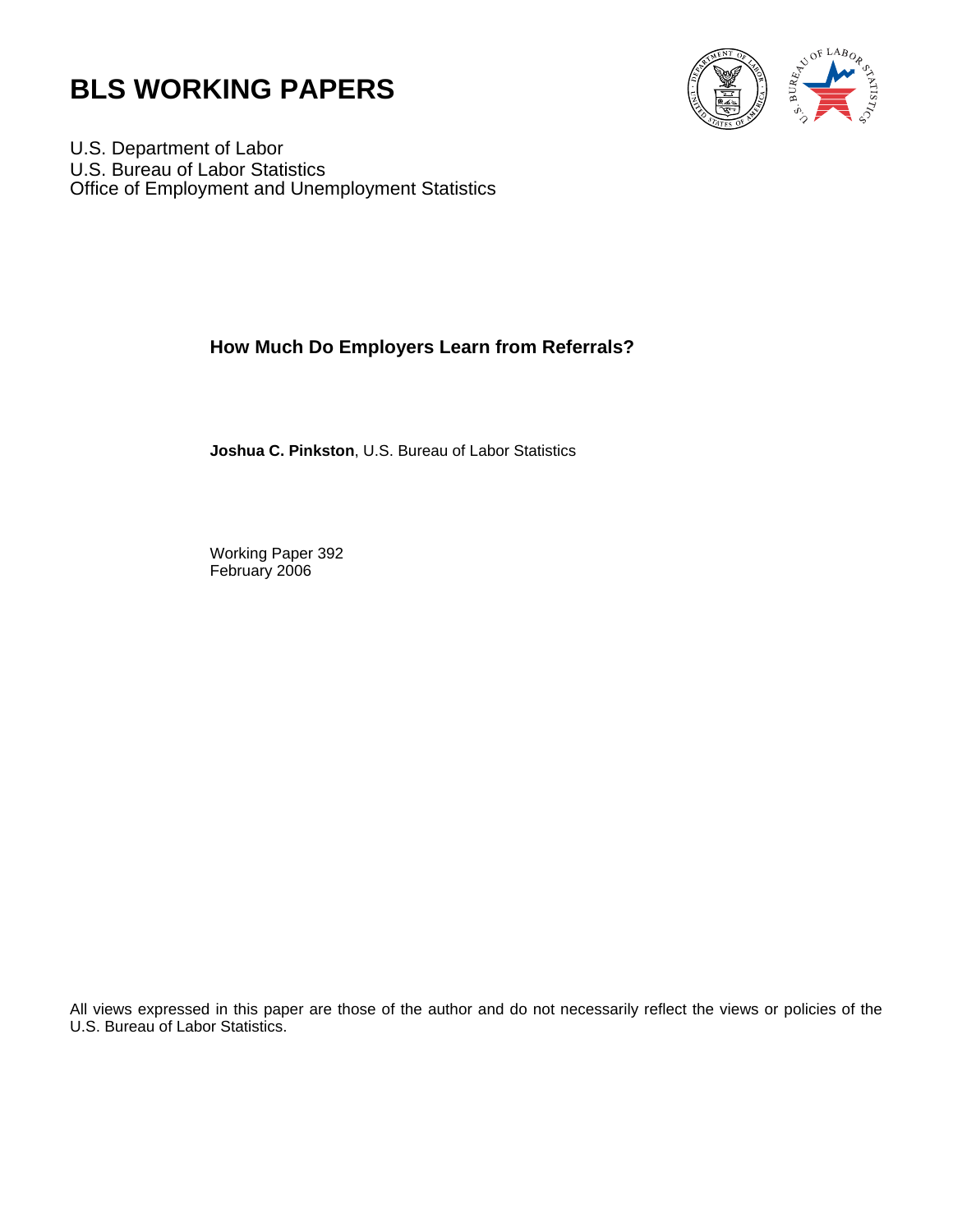# **How Much Do Employers Learn**  from Referrals?\*

(Preliminary)

Joshua C. Pinkston Bureau of Labor Statistics

## February, 2006

Abstract: This paper tests the hypothesis that referrals from various sources provide employers with more information about job applicants than they would have without a referral. I use data from the 1982 EOPP Survey of employers that contain information on two workers in the same job, allowing me to cancel out differences in job and firm characteristics and control for the possibility that workers with referrals from different sources (or no referral at all) might sort into jobs that put different weights on individual performance. My estimation results provide evidence consistent with referrals from friends and family members providing employers with more information than they would have otherwise. Despite the information they provide, however, it appears as though referrals from family members are associated with jobs that put less weight on performance overall. On the other hand, referrals from other employers or labor unions appear to provide little, if any, information but are associated with jobs that put more weight on performance than the average job does. I find no evidence that referrals from schools, community organizations or other sources provide useful information.

 $\overline{a}$ 

<sup>&</sup>lt;sup>\*</sup> I would like to thank Tricia Gladden, Jeff Groen and Anne Polivka for helpful comments. All mistakes are my own. The opinions expressed in this paper do not necessarily reflect the positions or policies of the Bureau of Labor Statistics or the Department of Labor.

Mailing address: Bureau of Labor Statistics, 2 Massachusetts Ave., NE, Suite 4945, Washington, D.C. 20212. Phone: (202) 691-7403. Fax: (202) 691-6425. Email: Pinkston.Josh@bls.gov.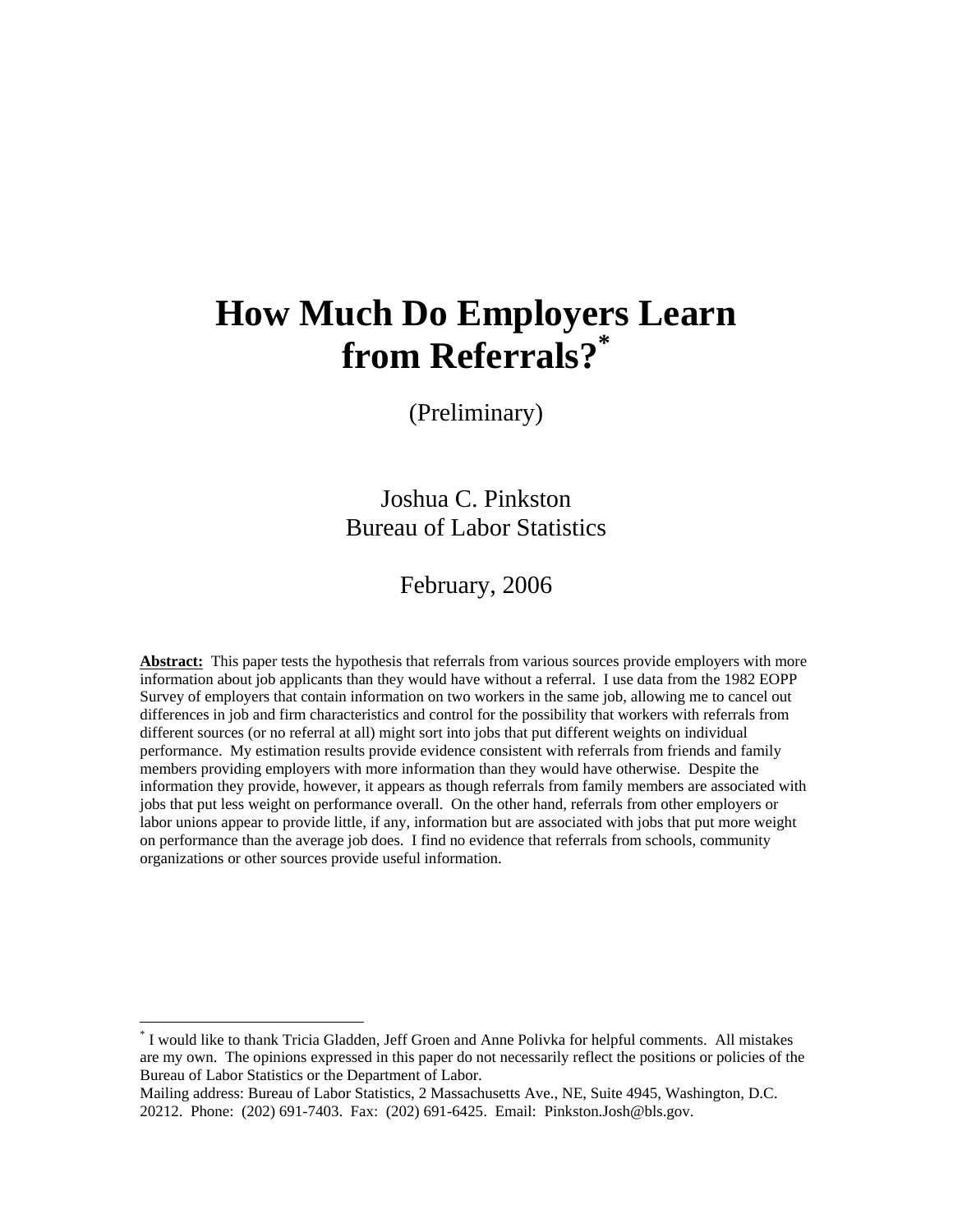This paper tests the hypothesis that referrals from various sources provide employers with more information about job applicants than they would have without a referral. The focus is on two testable implications of this hypothesis. First, since more precise information at the time of hiring will make employers more confident in their initial estimates of a worker's productivity, the initial wages of workers who received an informative referral should be more correlated with the employers' evaluations of their productivity than will the wages of workers who are hired without a referral. Secondly, employer learning will have less of an effect on the wages of workers who received informative referrals than it will on the wages of workers who received no referral at all because an employer will have less to learn about a referred worker's productivity.

The importance of referrals to both the recruitment efforts of firms and the job search of individuals has long been known. Rees (1966) noted the importance of referrals as an informal recruitment method. More recently, Holzer (1987) found that referrals from employees and other employers produce new hires with higher performance and lower turnover. Holzer (1988), and Blau and Robbins (1990) present evidence suggesting that referrals from friends and family members are more effective at producing job offers and acceptances than are other search methods.

The idea that referrals provide employers with more precise information than they would obtain through other hiring channels is not controversial. It provides and intuitively appealing explanation for the observations noted above and employers report that they find referrals to be informative. The observa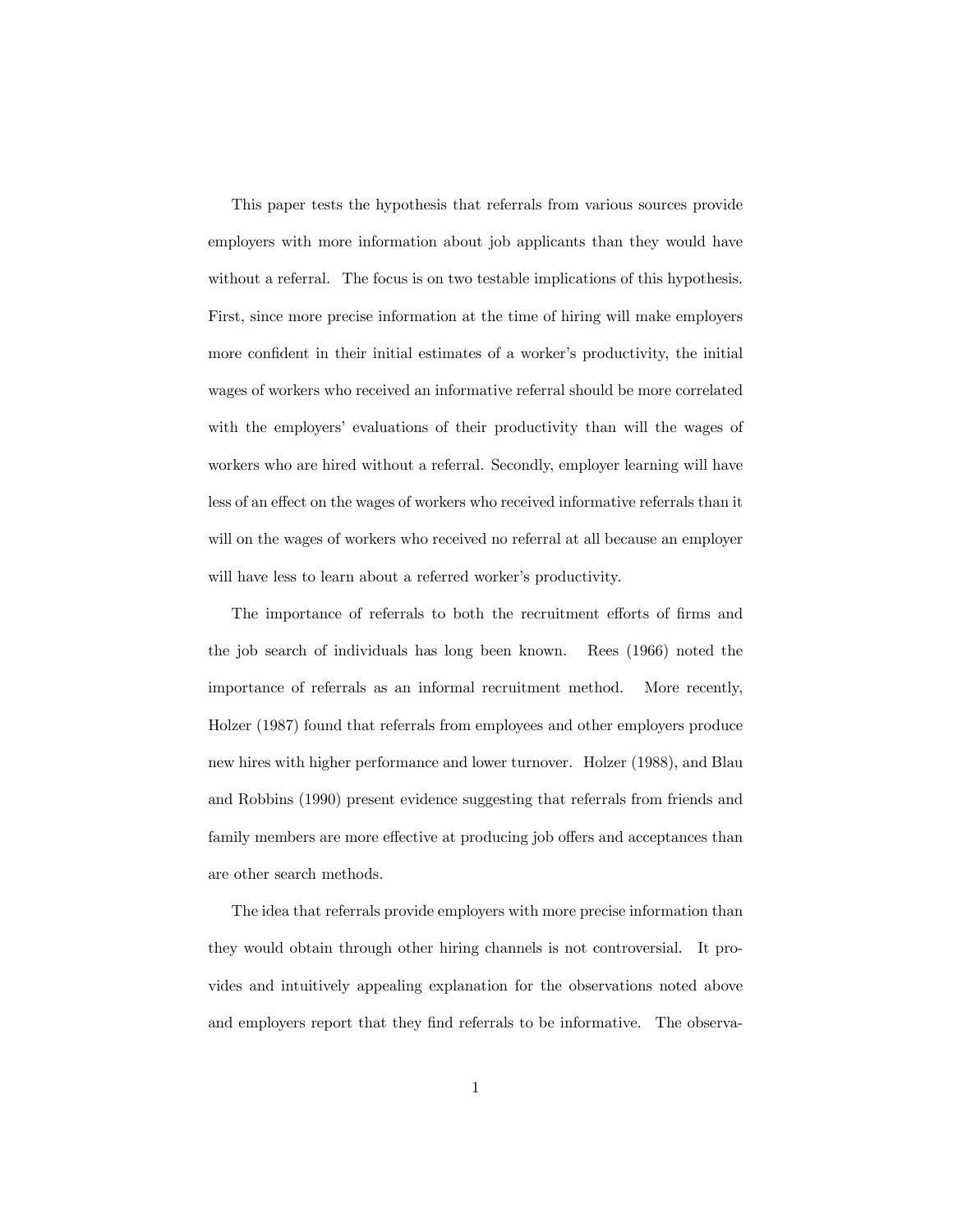tions in the previous literature related to referrals, however, would also arise if, for example, referred applicants were simply more capable workers on average. Furthermore, the surveys in which employers claim that referrals are informative (See Holzer (1987) for a review.) do little to confirm that the reports of employers are accurate. There is still a need, therefore, for work that examines whether or not employers actually behave in a way that suggests different types of referrals are informative.

The only previous work to test the hypothesis that referrals provide employers with more precise information than other recruiting methods is Simon and Warner (1992). Using the matching framework developed by Jovanovic (1979), they argue that if referrals reduce uncertainty about match productivity they will result in higher initial wages and lower average wage growth on the job, as well as lower quit rates. Their estimates from a sample of scientists and engineers support these predictions.

Unfortunately, there are a few problems that make it difficult to draw conclusions from Simon and Warner (1992). First, as they acknowledge, they cannot distinguish the predictions of their model from one in which referred workers simply benefit from favoritism. Their predictions would also follow if referred workers were initially more productive than others and non-referred workers underwent additional training on the job.<sup>1</sup> Finally, their estimates do not allow for the possibility that referrals sort workers into different types of jobs than other recruiting channels do, as is predicted by Kugler (2003) and others.<sup>2</sup>

<sup>&</sup>lt;sup>1</sup> See Mortensen (1988) for a discussion of how similar the empirical implications of matching and on-the-job training are.

 $2$  Their relatively homogenous sample does not eliminate this problem, unless one believes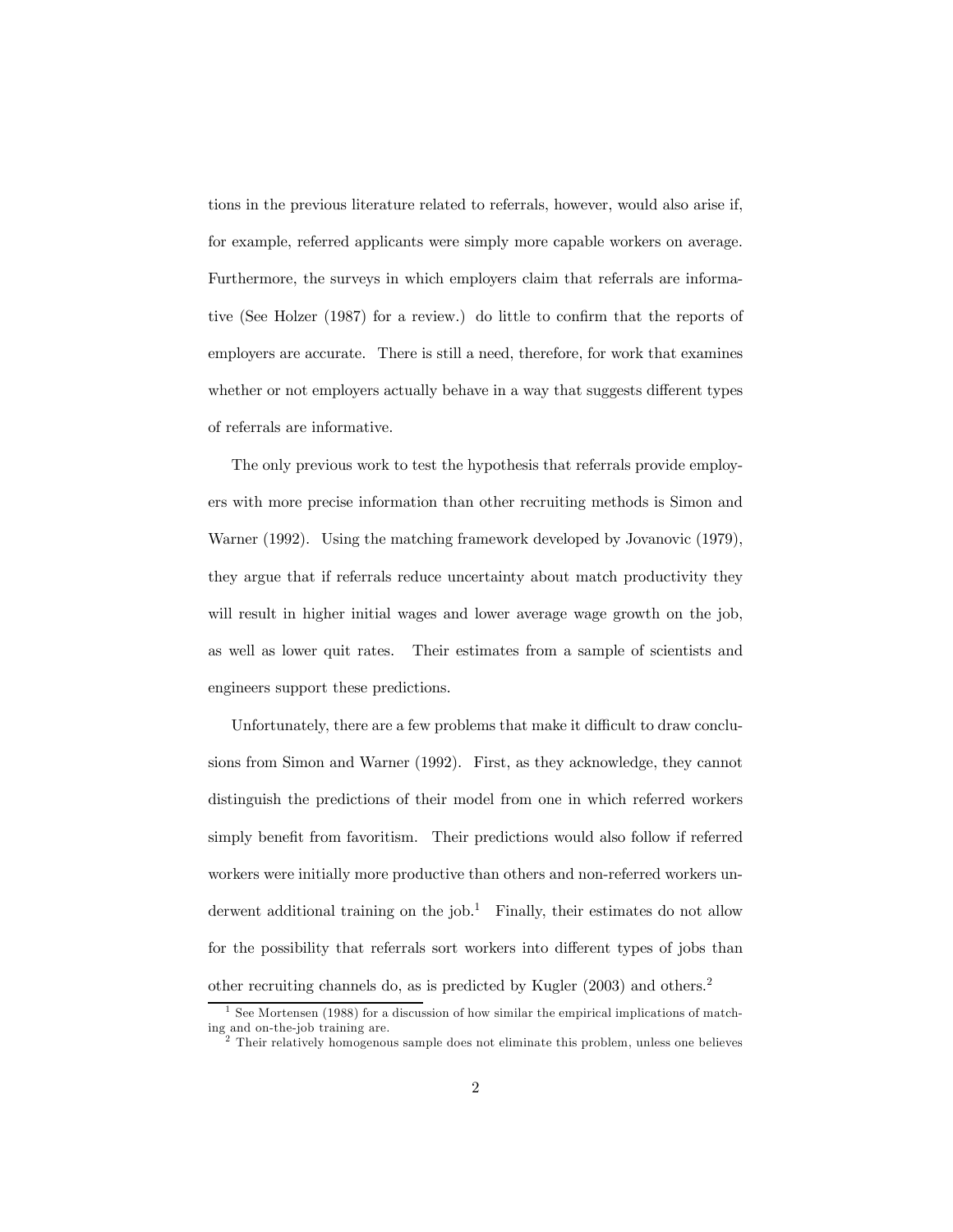The tests the current paper presents are based on previous work on statistical discrimination and the tested predictions hold in any environment in which wages are based on expected productivity, including Jovanovic's matching framework. Aigner and Cain (1977), for example, point out that if employers obtain a more reliable signal of productivity for one group than for another the wages of workers from the group that is less well evaluated will vary less with the productivity of those workers than will the wages of the other group. Pinkston (2003) performs tests for both this prediction and the prediction that employer learning has a greater impact on the wages of workers from groups that employers evaluate less accurately at the time of hiring. This paper performs the same tests, but considers the information employers obtain from different types of referrals compared to other recruiting methods.

The estimation in this paper uses data from the 1982 EOPP survey of employers. An important advantage of this data is that a subset of the establishments report information on two workers in the same job. I exploit this subset to cancel out differences in job and firm characteristics and control for the possibility that workers with referrals from different sources (or no referral at all) might sort into jobs that put different weights on individual performance.

The estimation results provide evidence consistent with referrals from friends and family members providing employers with more information than they would have otherwise. Despite the information they provide, however, it appears as though referrals from family members are associated with jobs that

that all jobs that hire engineers or scientists put the same amount of weight on individual performance when setting wages and are uniform in other unobserved qualities.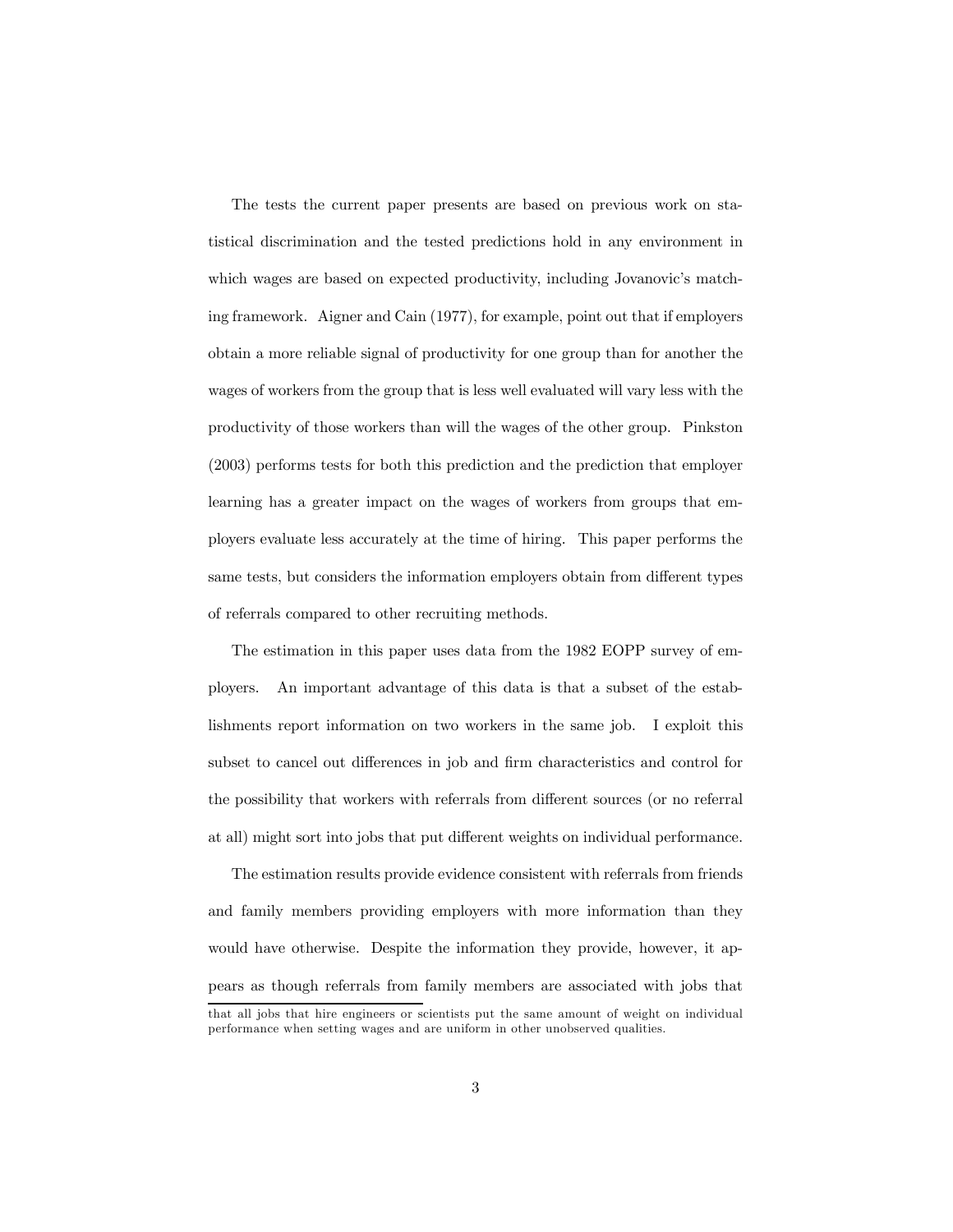put less weight on performance overall. On the other hand, referrals from other employers or labor unions provide little, if any, information but appear to be associated with jobs that put more weight on ability than other jobs do. Finally, I find no evidence that referrals from schools, community organizations or other sources provide any useful information.

In what follows, I first present a brief discussion of how differences in the reliability of initial productivity signals receive affect wages. Section 2 describes the data and estimation used in this paper. Section 3 presents estimation results, and Section 4 concludes.

#### 1 Wages with Noisy Productivity Signals

The empirical tests conducted in this paper are based on the framework developed in Pinkston (2003) to test the hypothesis that employers are better able to evaluate the ability of men at the time of hiring than the ability of women. Whether one is considering differences based on gender or the sources of a referral the idea is the same: The more accurate the employer's initial signal of worker productivity is, the more that worker's wage will be correlated with the employer's assessment of the worker's ability and the less employer learning will affect wages as tenure increases.

Suppose a firm observes a signal of productivity for each worker  $i$  that received a referral of type  $j$  at the time of hiring:

$$
s_{ij} = \mu_{0i} + \varepsilon_{sij},
$$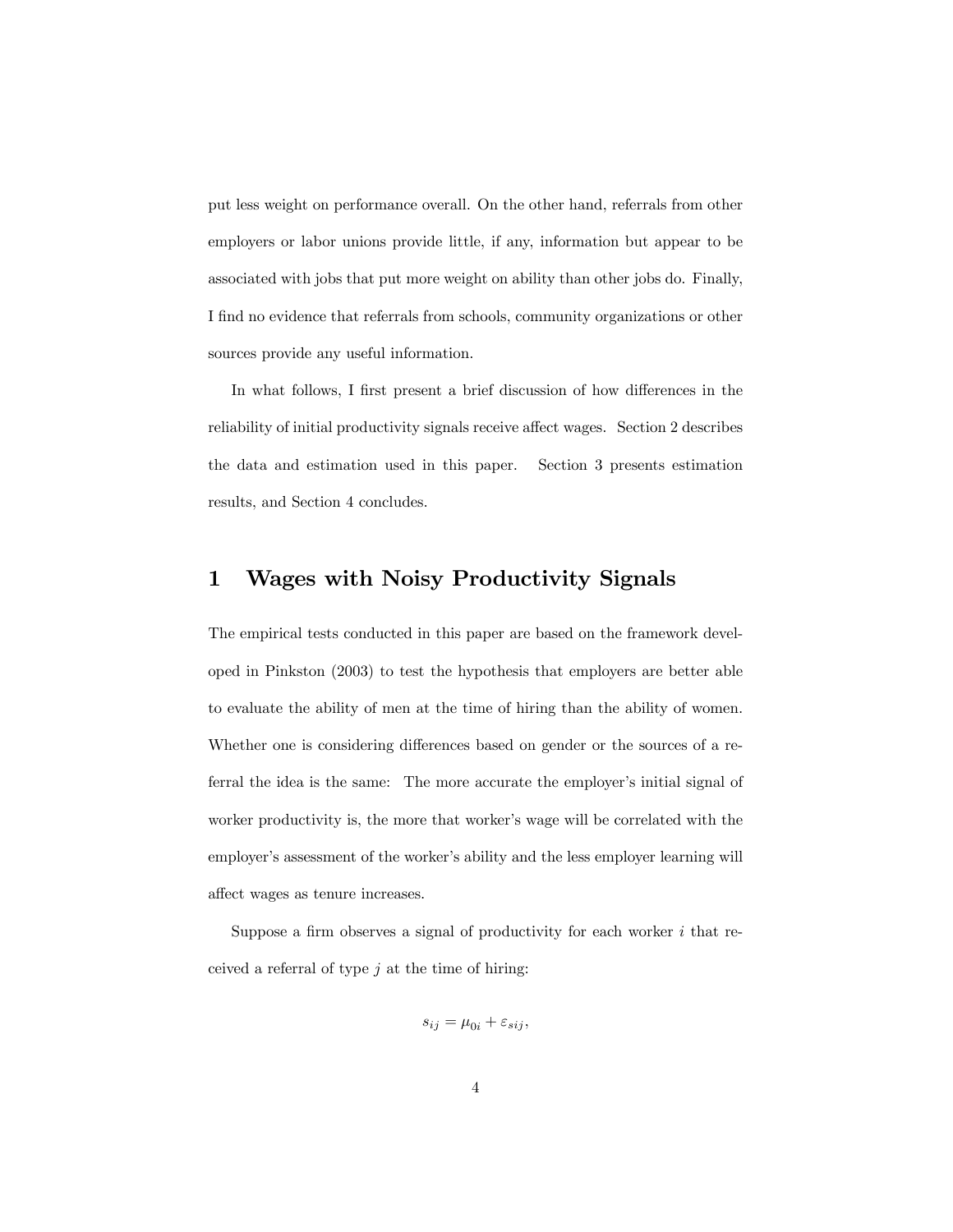where  $\varepsilon_{sij} \sim N(0, \sigma_{\varepsilon j}^2)$  and  $\sigma_{\varepsilon j}^2$  varies by referral type j. Also assume the employer observes a vector of worker characteristics  $X_i$  and starting productivity is a known linear function of  $X_i$  and an error term:

$$
\mu_{0i} = X_i \beta + v_i, \ v_i \sim N\left(0, \sigma_v^2\right),
$$

where  $\beta$  is common knowledge and  $\sigma_{\nu}^2$  is the same for all groups. Letting  $\tilde{s}_{ij}$ denote the part of  $s_{ij}$  that is not correlated with  $X_i$ , the conditional expectation of productivity given  $X_i$  and  $s_{ij}$  is

$$
E(\mu_{0i}|X_i, s_{ij}) = X_i \beta + \alpha_j \widetilde{s}_{ij}
$$
\n(1)

where  $\alpha_j = \frac{\sigma_v^2}{\sigma_{\varepsilon_j}^2 + \sigma_v^2}$ . The more precise the signal is that results from a referral of type j, the smaller  $\sigma_{\varepsilon j}^2$  is and the larger  $\alpha_j$  is.

Of course, we might not observe  $s_{ij}$  in the data. What we do observe in the EOPP data is an employer-provided evaluation of the worker's performance at some tenure  $t$ , as well as a retrospective evaluation of initial performance taken at  $t$ . I assume the evaluation of performance at  $t$  is

$$
P_{tj}=S_{tj}+Z_t\gamma,
$$

where  $S_{tj}$  is an estimate of initial ability and  $Z_t\gamma$  is the known effect of tenure and training on performance. As Pinkston (2003) discusses in greater detail, the variance of  $S_{tj}$  is higher for higher values of the initial signal's variance,  $\sigma_{\varepsilon j}^2$ ; however, it also decreases in tenure faster for higher values of  $\sigma_{\varepsilon j}^2$ .<sup>3</sup> In other

<sup>&</sup>lt;sup>3</sup> Pinkston (2003) derives  $S_{tj}$  using a standard Bayesian updating argument. As a result,  $S_{tj}$  is a weighted average of the employer's initial signal,  $s_{ij}$ , and a sequence of per period performance observations.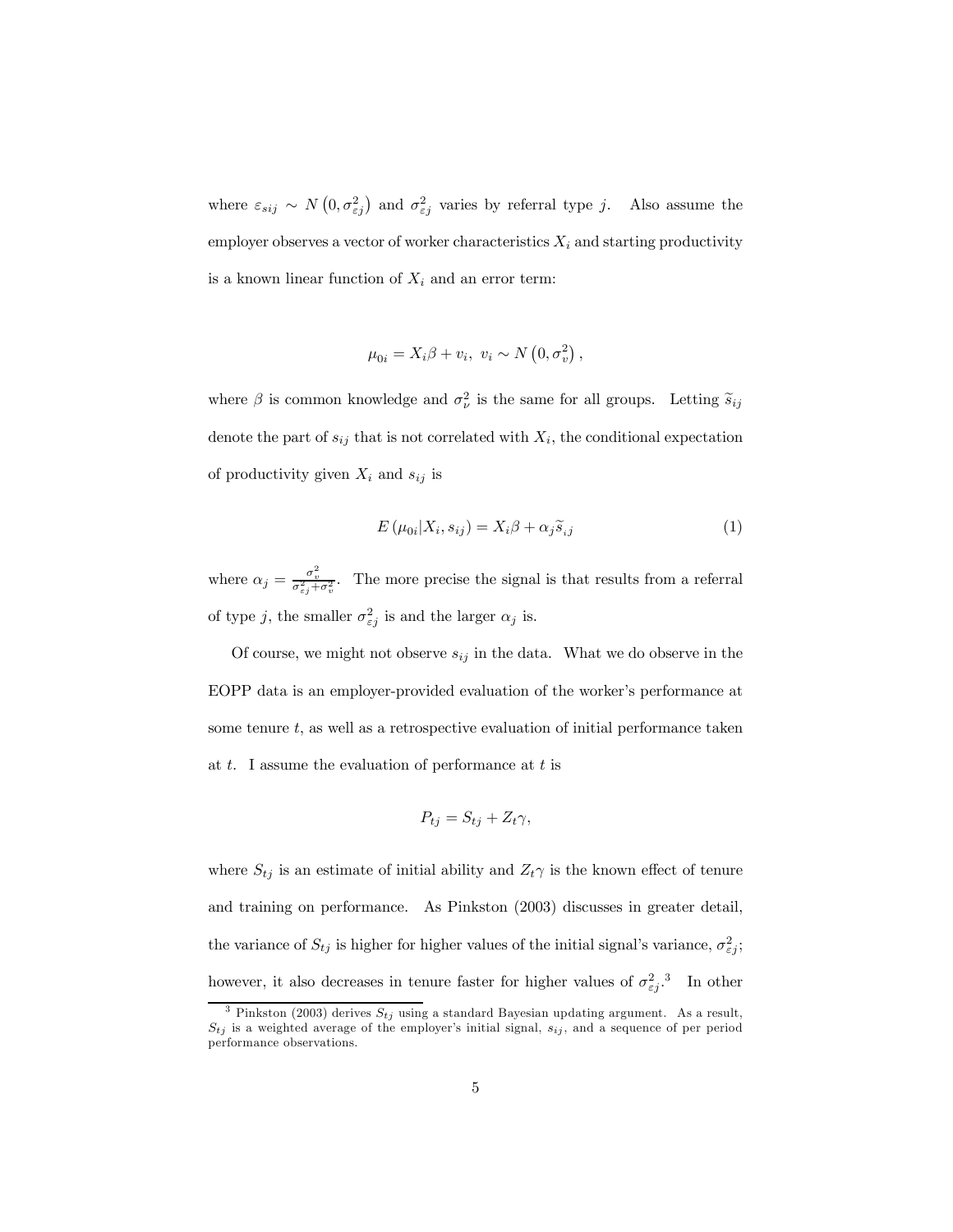words, the precision of the performance measure is increasing in tenure for all workers, but increases more quickly for groups with less precise initial signals.

If we assume that the retrospective measure of initial performance in the data is  $S_{t_i}$ , we can write the estimated wage equation as

$$
w_{0j} = X\beta + \alpha_j S_{tj} + \phi,\tag{2}
$$

where  $\phi = \alpha_j (\widetilde{s}_j - S_{tj})$ . The estimated coefficient  $\widehat{\alpha}_j$  is obviously biased downward since  $\phi$  is unobserved and correlated with  $S_{tj}$ . Pinkston (2003), however, shows that it is less biased for larger values of  $\sigma_{\varepsilon j}^2$ , implying that the estimated coefficients understate differences between groups. A larger concern is that this bias will vary with tenure since  $S_{tj}$  will be less precise on average for a group that has lower average tenure.<sup>4</sup>

Finally, assuming that the measure of performance at tenure  $t, P_{tj}$ , is an unbiased measure of actual productivity at  $t$ ,  $\mu_t$ , the current wage can be written as

$$
w_{tj} = E(\mu_t | X, P_t) = X\beta_{tj} + \alpha_{Pj} P_{tj}.
$$
\n(3)

Pinkston (2003) shows that  $\alpha_{Pj}$  increases in tenure as employers learn and  $P_{tj}$ becomes more precise; however, it increases more slowly the more precise initial information is. In other words, the more information the employer had initially, the less important later learning is. Furthermore, at  $t = 0$ ,  $\alpha_{Pj}$  is an unbiased estimate of  $\alpha_j$  from the starting wage equation.<sup>5</sup>

<sup>&</sup>lt;sup>4</sup> This is assumming that the retrospective evaluation in the data is actually  $S_{tj}$ , not  $s_j$  (or  $s_j$  plus an error term). If the employer actually reports what he thought of the worker at the time of hiring, and not what he now thinks of the worker's initial ability as I have assumed, this is not a problem.

<sup>&</sup>lt;sup>5</sup> This is assumming that employers learn about workers with the different types of referrals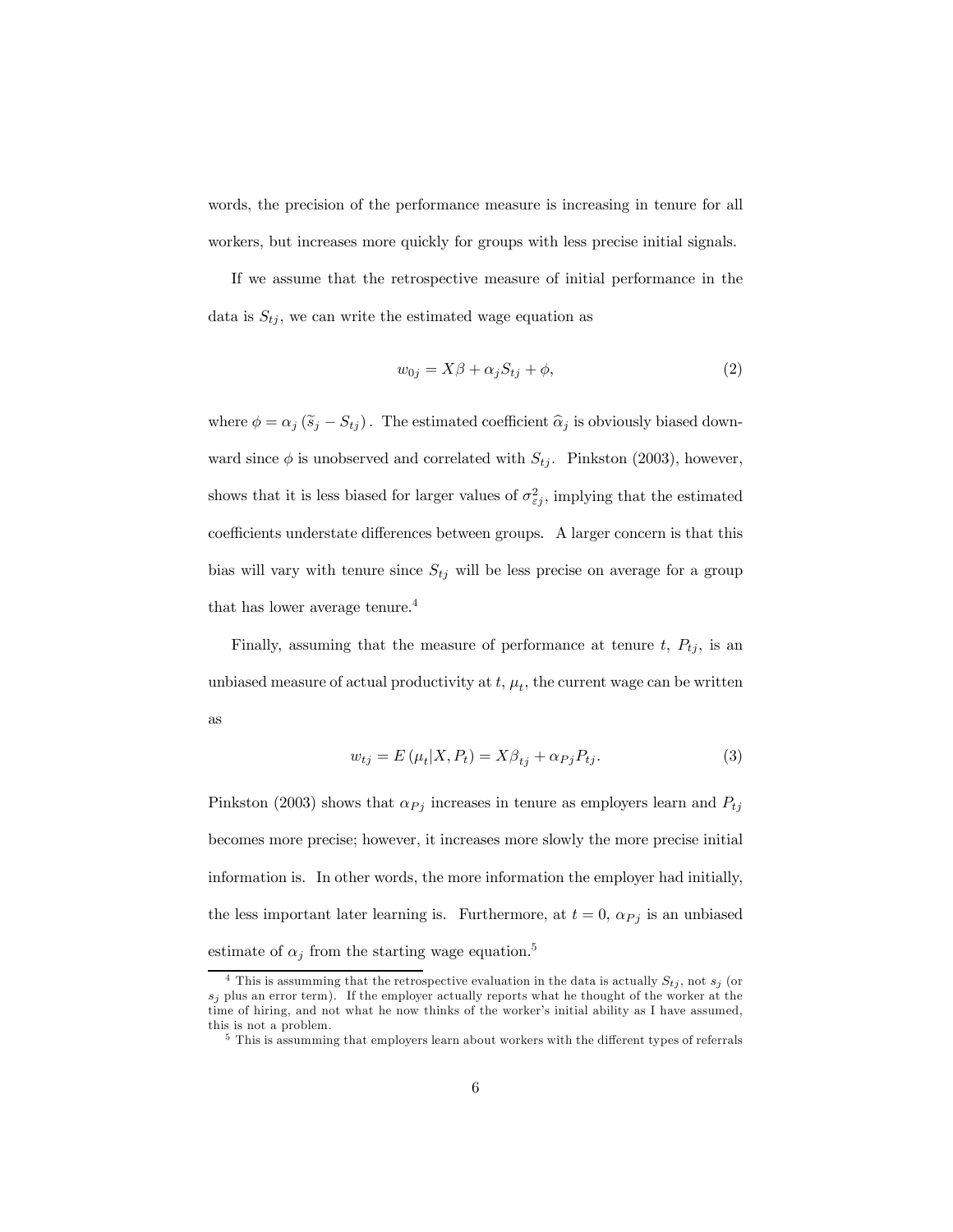#### 2 Data and Estimation

#### 2.1 The EOPP Data

This paper uses data from the 1982 survey of the Employment Opportunity Pilot Project (EOPP), which contains responses from 3,420 establishments in 28 cities. Each establishment is asked for information on the last worker hired, including evaluations of the worker's current performance and performance in the first two weeks on the job, as well as starting wage and current wage.

One of the key advantages of the EOPP data is that it contains a subsample of roughly 600 establishments that report data on two workers in the same job. I exploit this subsample by differencing the two workers in order to cancel out effects due to workers with different types of referrals (or no referral) being in different types of jobs. (The next subsection discusses this in greater detail.) For the sake of comparison, I restrict all estimates to this subsample even when they don't use the difference between the two workers; however, estimates that don't difference workers still use observations from workers who are paired with coworkers that are excluded due to missing values.6

The productivity evaluations in the data are the employer's ranking of the worker's productivity on that job on a scale of zero to 100. A rating of 100

a the same rate. If they learn more slowly about one group, estimates based on equation (2) would suggest that group's initial signals are less reliable than they really are; however, the slower rate of learning would counteract the greater importance of employer learning caused by less reliable initial signals. Therefore, if both starting wage estimates and results based on employer learning suggest that employers recieve less reliable signals for one group than for another, we can be confident that our results are not due to this bias.

 $^6$  The primary difference between the subsample that has data on two workers and the rest of the sample is that establishments that report data on two recently hired workers tend to hire more frequently, as one might expect.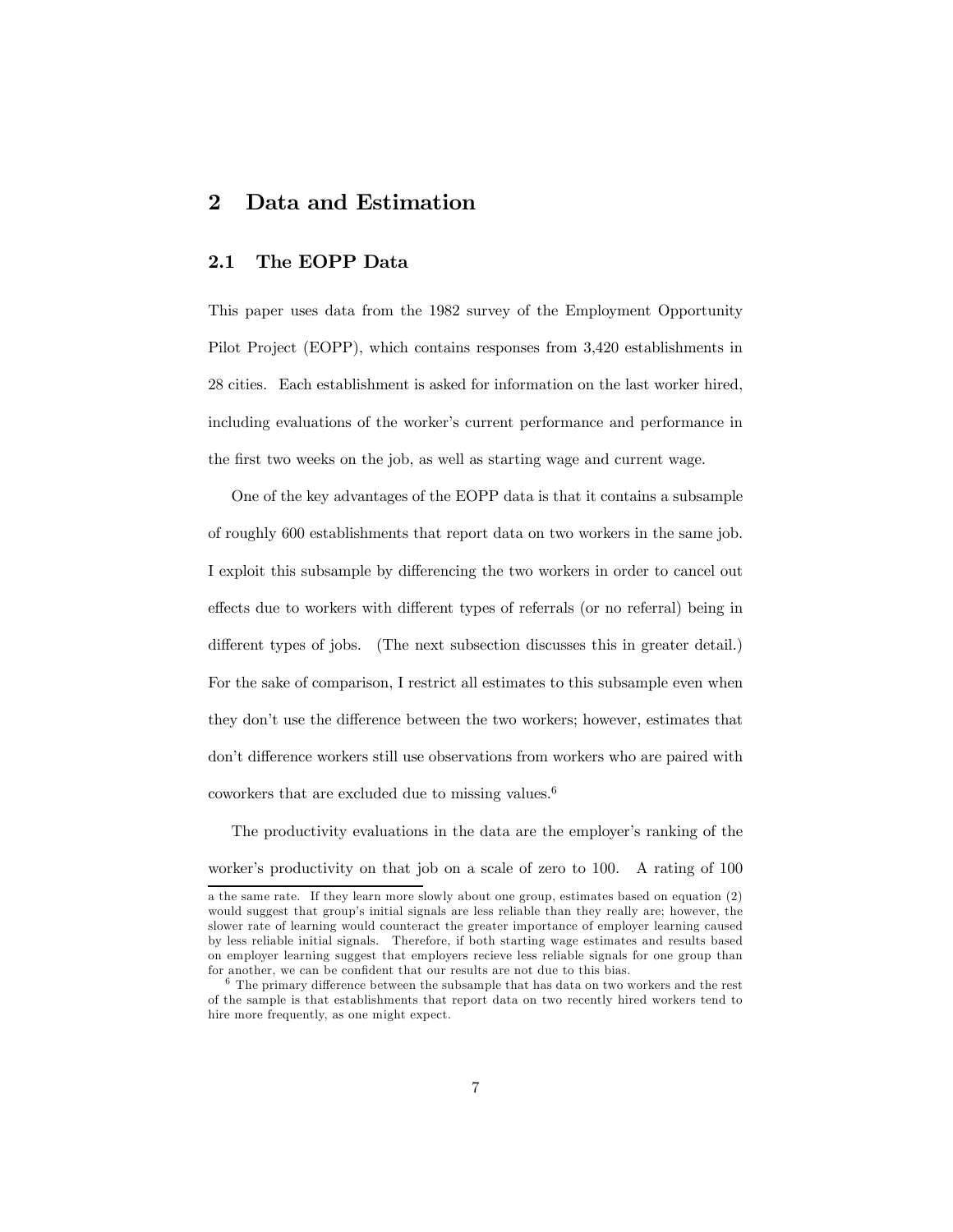indicates the maximum productivity of a worker in that position. This is explained to the respondent, and they are then asked to rate each worker (and the "typical worker") at three different points: the first two weeks on the job, from the third to the twelfth week, and at either the date of the interview or the last week the worker was employed by the firm. I use the first and last of these evaluations and refer to them as "initial performance" and "current performance", respectively.

The data also contain questions about how the worker was hired; i.e., using a newspaper add, a referral from a friend, etc. This data allows me to separate workers who were hired using a referral from workers who were not, and even identifies the source of the referral. Since the source of a referral likely affects how informative it is, I divide my sample into workers who were referred by a friend, workers referred by a family member, workers referred by another employer or a labor union, all other referrals and no referral at all.<sup>7</sup>

Finally, I set starting and current wages equal to missing if they are below \$2 per hour, and drop observations in which age is reported to be less than 16. Since all observations are from the same survey year, I do not adjust for inflation. The resulting sample as roughly 550 worker pairs and 1150 individual workers.

 $7$  I group referrals from other employers and unions together due to sample size and because preliminary estimation suggests their effects are qualitatively similar. "Other" referrals come from schools, employment agencies, community organizations, etc.

Furthermore, referrals from friends and family members may combine referrals from friends or family members who work for the company with referrals from friends or family members of the employer. There are two questions on referral sources in the data, and the codebook that I have does not say which question refers to current employees and which refers to a friend or family member of the employer; however, Holzer (1987) separates referrals from current employees and referrals from friends or relatives of the employer. Making a guess based on numbers in Holzer (1987), roughly 20% of the referrals from friends in my data may be from friends of the employer while 10% of the referrals from family members are from the employer's family.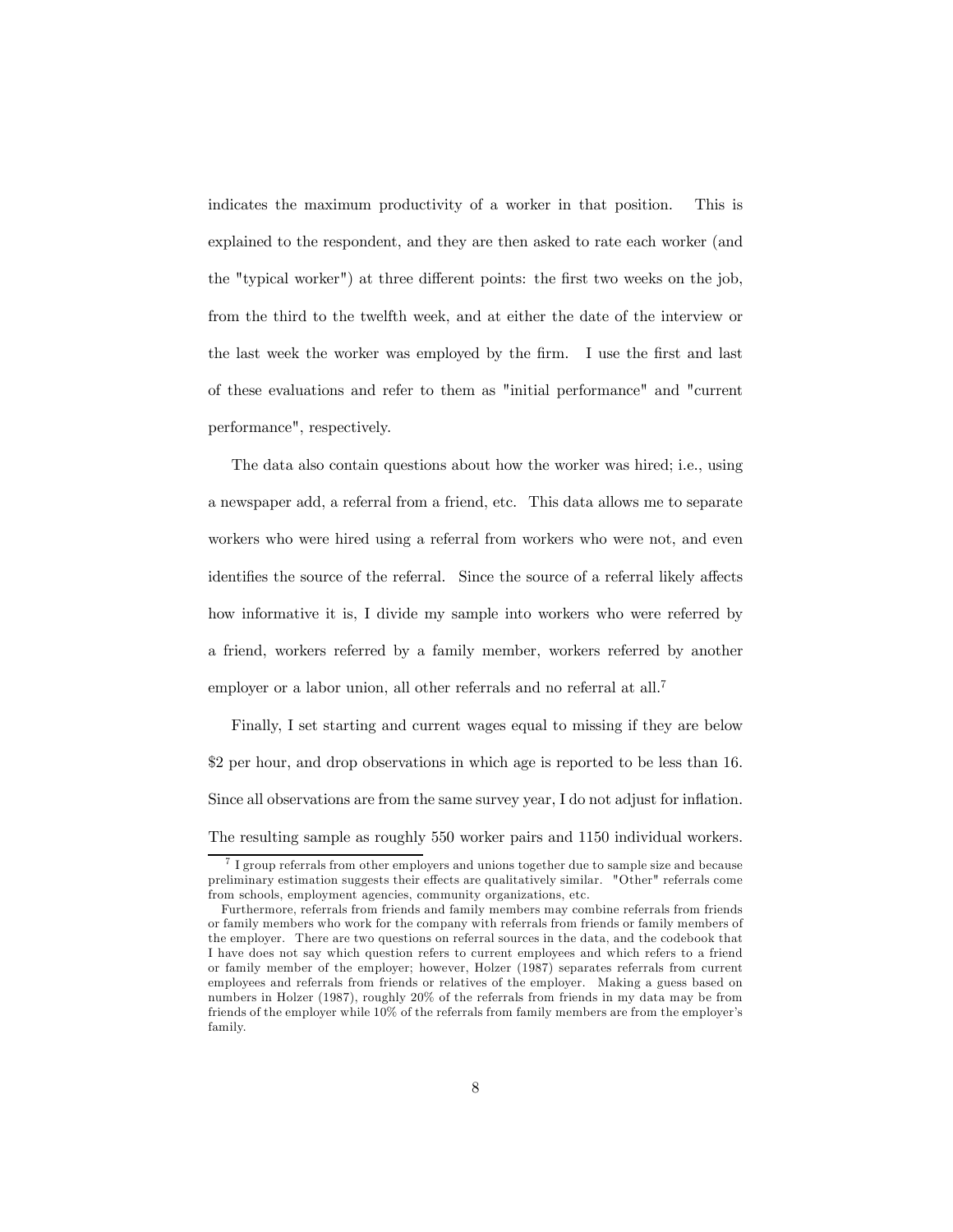All tables that present estimates also present the number of observations used.

Table 1 presents summary statistics for my sample. The average starting wage is \$4.77 and the average current wage is \$5.55. The average worker's tenure is 10.4 months. The average initial performance of a worker, on a scale of 0 to 100, is 65.01, and the average current performance is 77.5. Finally, about 44% of the sample had no referral, 25% were referred by a friend, 8% by a family member, 5% by another employer or a labor union, and almost 18% were referred by some other source.

#### 2.2 Estimation

In all of the estimation that follows, data from the different referral groups are pooled together. Regression estimates based on equation (2) take the form

$$
w_{0j} = X\beta + \alpha S_{tj} + \sum_{j} (\gamma_j D_j + \alpha_j \cdot D_j \cdot S_{tj}) + \phi,
$$
\n(4)

where  $D_j$  are dummy variables for referral group, the omitted group is those with no referral, and X contains a constant.  $\alpha$  measures the effect of the performance evaluation for those hired without referrals, and  $\alpha_i$  captures the difference in the effect of performance for group  $j$  relative to the group without referrals.

The current wage regressions follow an analogous form, except that  $\alpha_{Pj}$  is approximated by a linear interaction with tenure:

$$
w_{tj} = X\beta_{tj} + \alpha_0 P_{tj} + \alpha_t t P_{tj} + \sum_j (\gamma_j D_j + \alpha_{0j} \cdot D_j \cdot P_{tj} + \alpha_{tj} \cdot D_j \cdot t P_{tj}). \tag{5}
$$

The coefficients on performance interacted with the group dummies capture the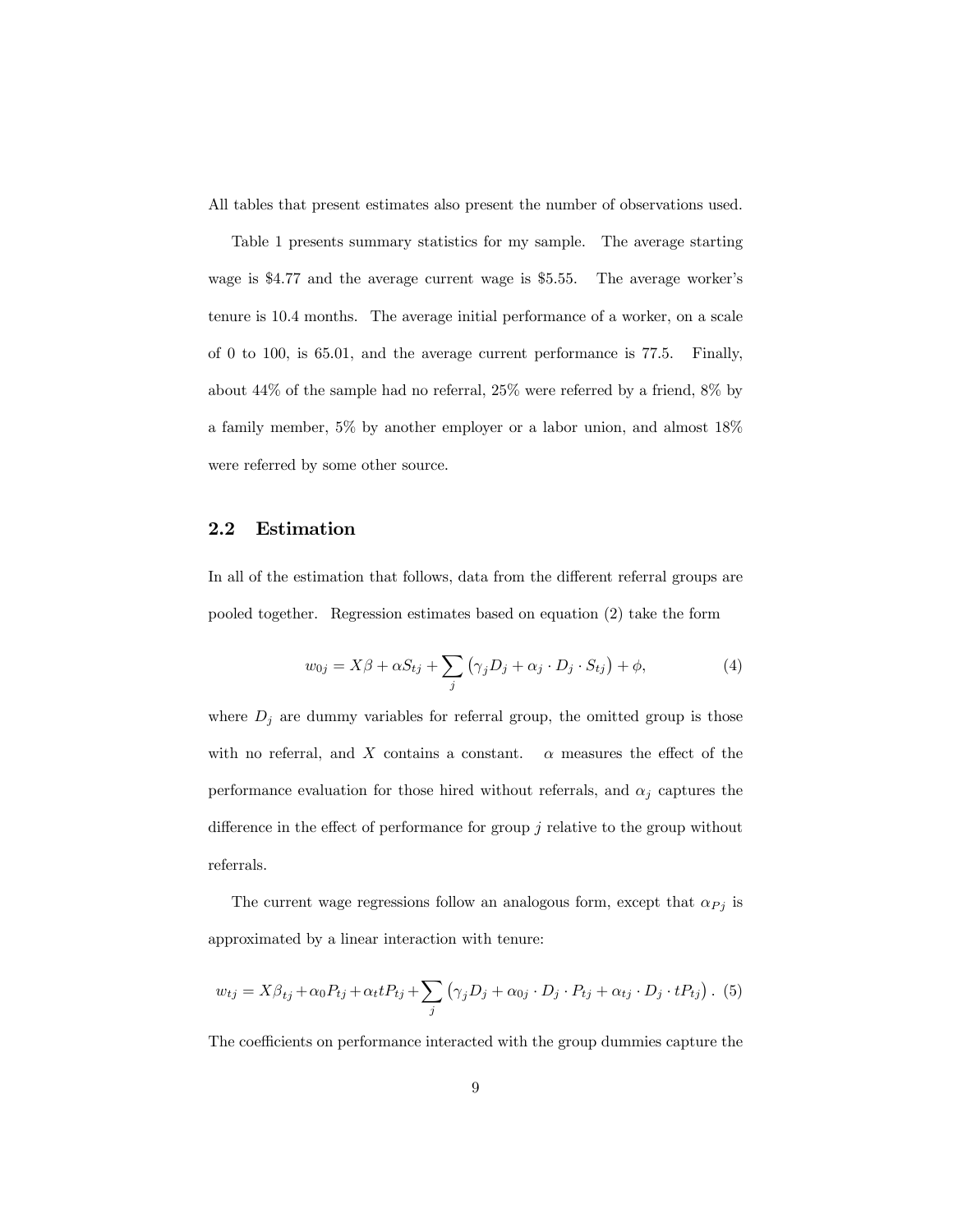difference in the initial signal's effect on starting wages for group  $j$  relative to those without referrals, while  $\alpha_{t_i}$  captures the difference in the effect of employer learning for that group. If the signals employers receive when hiring workers using referral type  $j$  are more precise than the signals they receive when they have no referral,  $\alpha_{0j}$  will be positive, while  $\alpha_{tj}$  will be negative, reflecting the greater initial weight put on performance and lower effect of learning for that group.

All regressions use wage levels, not  $\log s$ <sup>8</sup> The individual characteristics contained in  $X$  are age, age squared, experience the employer considers "relevant", hours of total training (the sum of formal and informal) in the first three months on the job, a dummy variable for there being no training, dummy variables for education level, and missing value dummy variables for age and experience. In some specifications that do not use differences between workers in the same job, I control for differences in job characteristics by including establishment size, the percent of employees that are unionized, a missing valued dummy for that percent, and dummy variables for occupation, industry and survey site.

There are two related problems with estimates from equations (4) and (5). The first is that wages are likely influenced by firm- or job-specific factors which the job characteristics contained in the data can only proxy for. If the remaining job-specific components are correlated with performance or referral types, the results from equations (4) and (5) will be biased.<sup>9</sup> Secondly, the results could

<sup>8</sup> This is more consistent with the model, which is in wage levels. Pinkston (2003) does the same thing. The results, however, are not qualitatively affected by this decision.

<sup>&</sup>lt;sup>9</sup> Referrals from friends, as well as from other employers or unions, are positively correlated with wages even after controlling for individual and job characteristics (results not shown).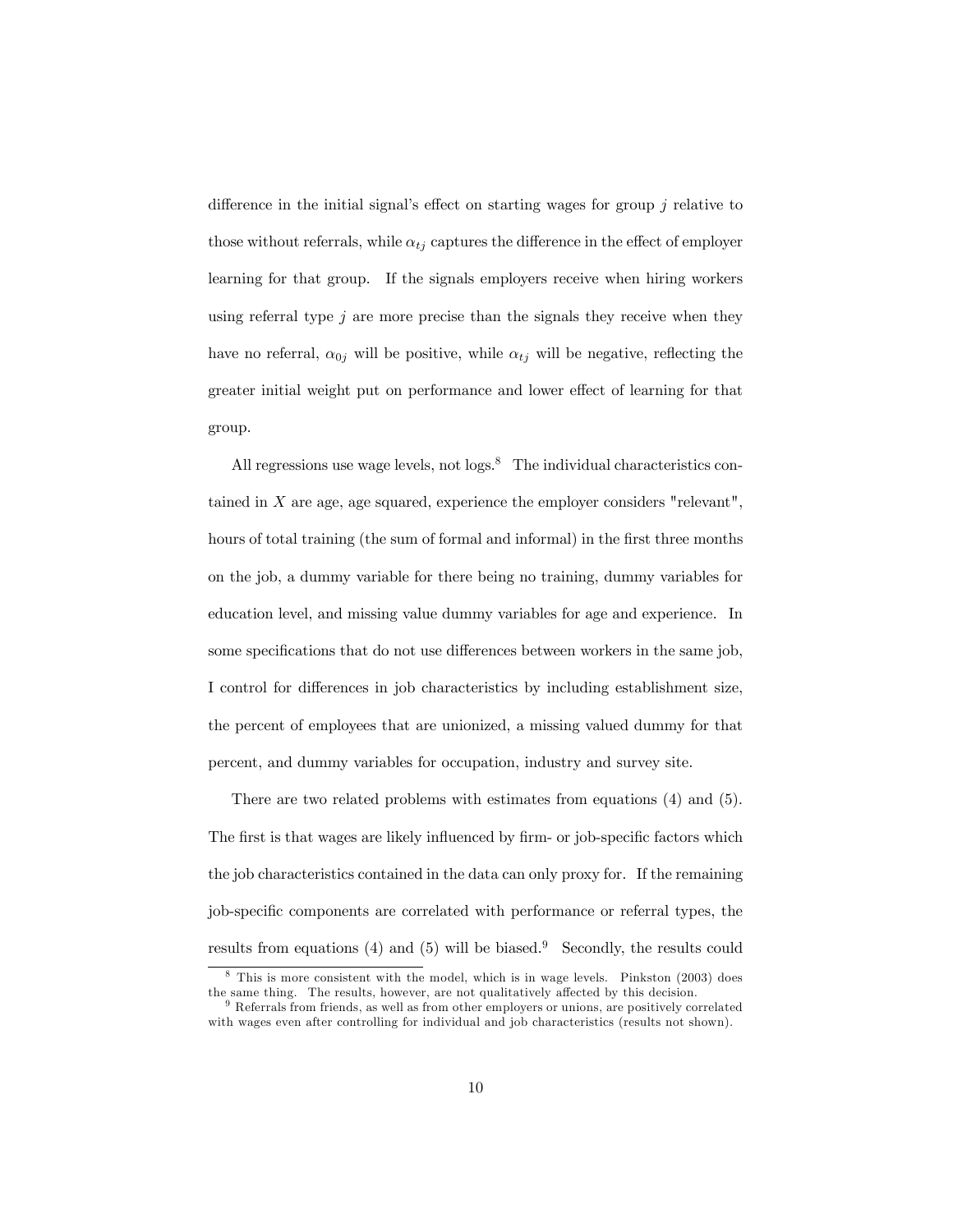also be biased if workers in different referral groups tend to sort into jobs that differ in their sensitivity to individual performance. In that case, the wages of workers in jobs that were more sensitive to individual performance would put more weight on both initial performance and the information the employer learned about ability over time.10

Looking at the difference in wages between two workers in the same job eliminates the first problem and at least reduces the second. Differencing equation (4) or (5) is the only way to completely control for job-specific effects since all job-specific terms, observed or not, cancel out. Furthermore, since at least some of the identification in these differenced regressions comes from comparisons of workers that are in different referral groups, any additional bias that is caused by referral groups being correlated with the importance of individual ability to productivity in the job will be lessened.<sup>11</sup> My preferred specifications, therefore, will exploit the differences between the two workers.<sup>12</sup>

#### 3 Results

Table 2 presents results from starting wage regressions. The first two columns present regressions that pool all of the workers together instead of looking at

 $10$  The larger concern in this case is not that this bias would replicate the effect of employers' having more precise information (because it doesn't), but that it would hide the effect in cases where a type of referral provided more precise information but was typically associated with a job that put little weight on individual performance.

<sup>&</sup>lt;sup>11</sup> Roughly 65% of workers who were hired through a referral of some type are paired with a worker who did not receive the same type of referral. The only referral group that stands out in this respect is the group referred by a family member. Roughly 80% of workers with family referrals are paired with coworkers who did not receive a family referral.

 $12$  Another advantage to this approach is that it deals with the possibility that the performance evaluations are to some degree relative to the expectations of the specific job.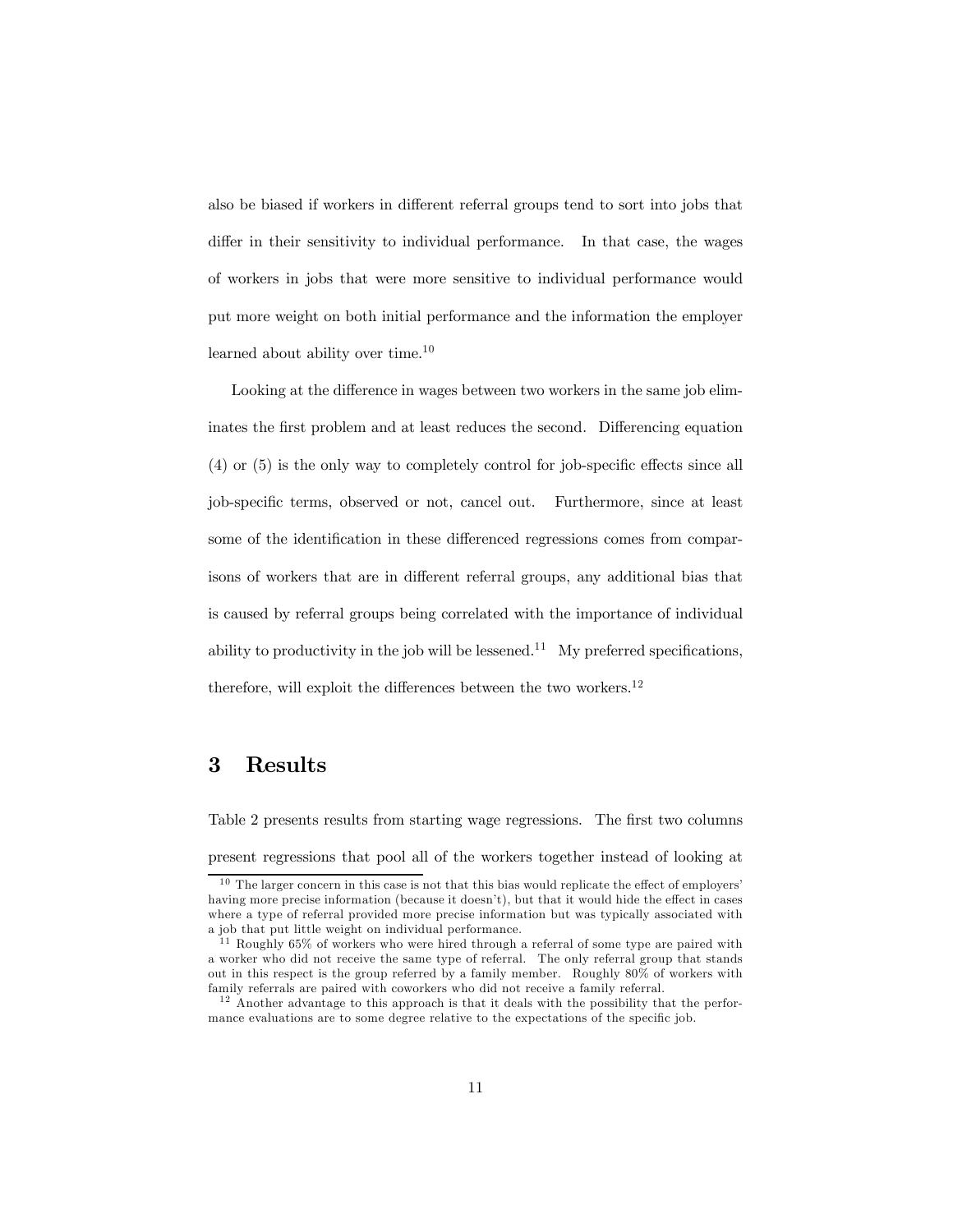the difference between workers in the same job. The first column controls only for individual characteristics of the worker, while the second adds in the establishment and job characteristics discussed above. The third column then presents results from regressions that exploit the difference between workers in the same job. Estimates in the third column should not only be the least biased by any association between referral type and job type, but comparing them to the estimates in the first two columns should give some idea of how the relationship of referral type to job type biases the results.

The results in Table 2 suggest that referrals from friends who work for the company provide useful information that the employer would not have otherwise. Once job characteristics are differenced out in column 3, the coefficient on the performance evaluation interacted with a referral from a friend is 0.022 (0.005), while the coefficient on performance itself is much smaller and insignificant [0.005 (0.004)]. This implies that a difference of one standard deviation in the performance evaluation of a worker who was hired through a friend's referral will result in an hourly wage change of roughly \$0.80, while the same difference in performance will only change the wage of a worker hired without a referral by a statistically insignificant \$0.14.

None of the other coefficients on referral type interacted with the performance evaluation in the wage difference regression are statistically significant. At 0.0155 (0.010), the coefficient on the interaction of a referral from another employer or a union is the largest. In the second column, however, the analogous coefficient is 0.033 (0.017), which is significant. The fact that this coefficient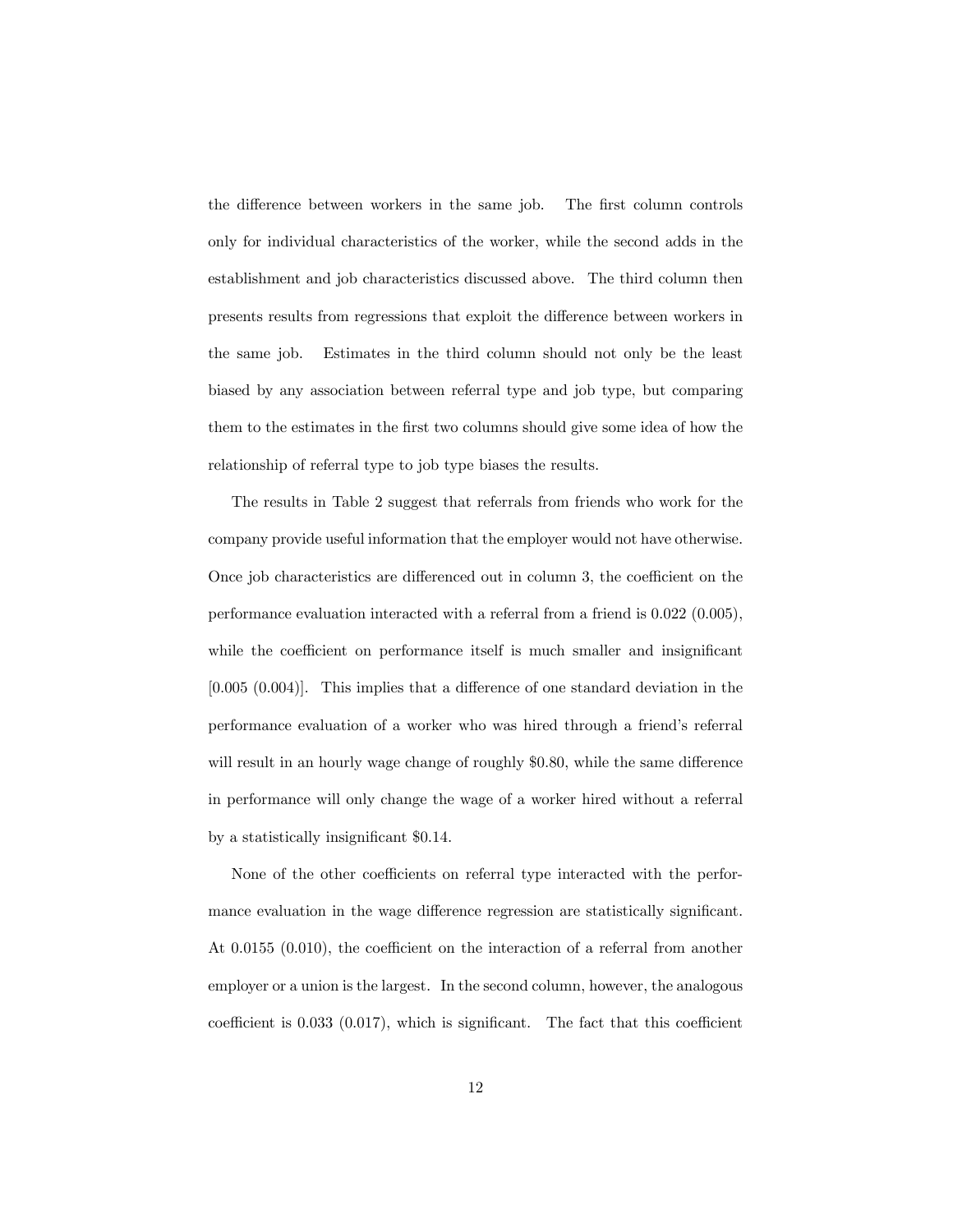falls when job characteristics are more completely controlled for is consistent with workers who are hired using a referral from another employer or a labor union typically being in jobs that put more weight on individual performance, even though that type of referral may not be informative.

As is mentioned above, these starting wage results could be biased if the measure of initial performance, which is retrospective, measures what the employer thought at the time of interview about the worker's initial ability instead of what the employer thought at the time of hiring about the worker's ability. Since average tenure does vary across referral types, $^{13}$  I investigated this problem by estimating a simple wage difference regression that allowed the effect of the initial performance measures on initial wages to vary by tenure. The results provide no evidence that the effect of the initial performance measure on initial wages varies by tenure, which suggests it is unlikely that differences in tenure across groups would bias the starting wage results.

Even if there isn't bias due to the affect of tenure on the initial performance measure, there may still be problems with its use due to the fact that it is a retrospective measure. If the employer's recollection is not precise or is biased in some way, the starting wage estimates presented above will be biased; however, estimates from current wage equations can produce both evidence of the importance of employer learning and an estimate of the average effect of performance on wages at the beginning of a job. Since both the wage and performance measures used in these regressions are either the current or most recent measures at

<sup>&</sup>lt;sup>13</sup> Average tenure for those hired through the different referral types is as follows: friend's referral, 11.16 (0.482); family referral, 13.16 (1.088); employer/union referral, 10.34 (1.112); other referral, 10.5 (0.519); no referral, 9.44 (0.303). (Standard errors in parentheses.)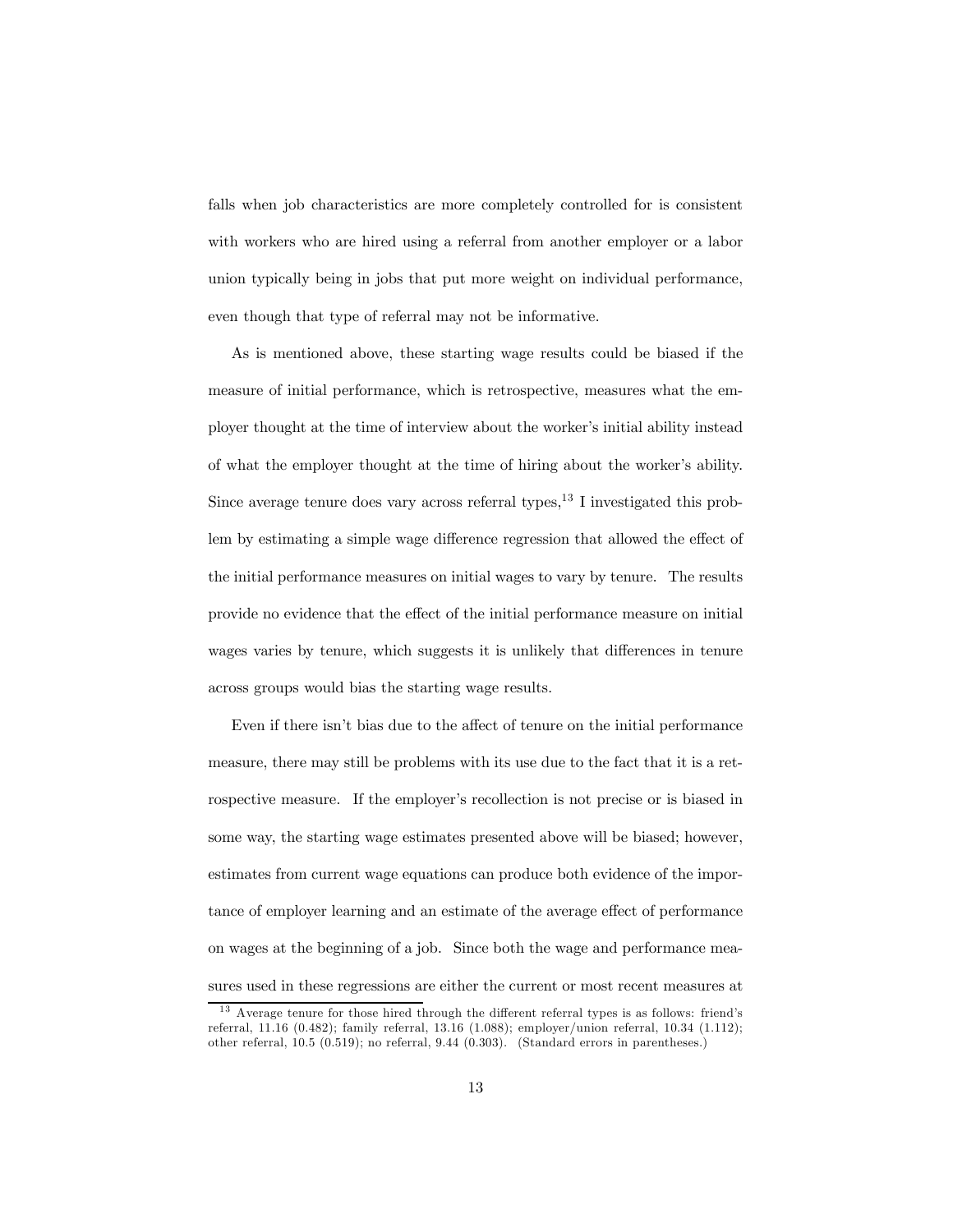the time of interview, any bias in the results presented in Table 2 caused by the use of retrospective measures will be reduced in regressions of current wages on current performance.<sup>14</sup> Table 3 presents results from current wage regressions.

The results presented in Table 3 suggest that referrals from both friends and family members provide employers with useful information. Significantly more weight is put on performance initially for both groups. The interaction of a referral from a friend with performance has a coefficient of 0.0149 (0.0087) in column 3, while the coefficient on a family referral interacted with performance is even larger at 0.0389 (0.0107). Furthermore, employer learning has essentially no impact on the wages of either group. The coefficient on Performance  $\times$  Tenure is 0.0011 (0.0005), while the coefficients on Performance  $\times$  Tenure interacted with having a referral from a friend is -0.0012 (0.0007) and that on the interaction with a family referral is -0.0014 (0.0008). In more concrete terms, a one standard deviation increase in the performance measure at the beginning of a job will be associated with \$0.31 per hour more for a worker who was referred by a friend and \$0.80 per hour more for a worker who was referred by a family member; however, this advantage decreases over time as employers learn more about workers hired without a referral.

It's interesting to note that the coefficients on family interacted with performance and performance times tenure are small and insignificant in the regres-

 $14$  If the employee in question is still with the establishment, which describes 67% of observations, the wage and performance evaluation provided are taken at the time of interview. If the employee no longer works at the firm, the wage and performance evaluation used are the most recent available, making them less sub ject to retrospective errors than the initial measures would be. The only group that differs significantly from the others in the percent that are still employed by the firm are those with referrals from a friend, of whom 73% are still with the establishment.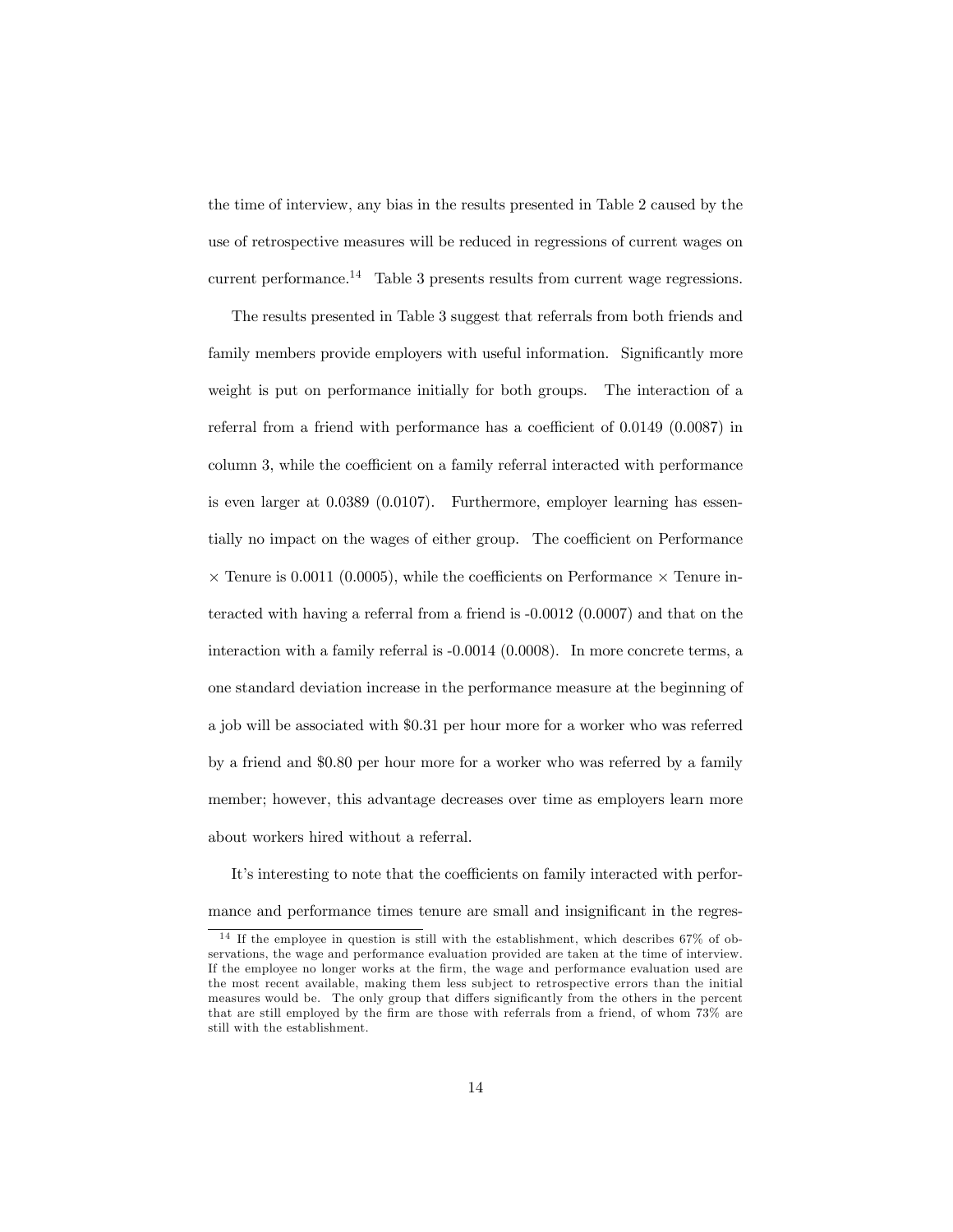sions that do not exploit differences between workers in the same jobs. This is consistent with referrals from family members being associated with jobs that put little weight on performance, even though the referrals are informative. This contrasts sharply with the evidence on referrals from other employers or unions, which is associated with much more weight being put on performance when not differencing workers, but a much smaller and insignificant amount of weight when workers are differenced. The coefficient on an employer or union referral interacted with performance is 0.1232 (0.0447) in Column 1 when no job characteristics are controlled for, but falls to 0.0178 (0.0135) when all job characteristics are differenced out. This is consistent with referrals from other employers or unions being associated with jobs that put a lot of weight on performance, even though they do not provide employers with useful information about job applicants.<sup>15</sup>

### 4 Discussion

The evidence presented by this paper suggests that referrals from an applicant's friends and family members provide employers with more information than they would have otherwise. Evaluations of the worker's performance have a larger (more positive) effect on wages at the time of hiring for these groups than for

<sup>&</sup>lt;sup>15</sup> I also ran a regression that is analogous to the one presented in Column 1 of Table 3, but replaced the worker's own referral type with the referral type of the other worker in the same job. The information an employer has about a worker's performance should not be affected by the referral type of another worker, but any effect of a referral type being associated with a certain type of job should still be picked up. The results (not shown) again suggest that referrals from employers or unions are associated with more weight being put on performance. The coefficient on the other worker having an employer or union referral interacted with performance is 0.088 (0.046), but none of the other interactions are significant.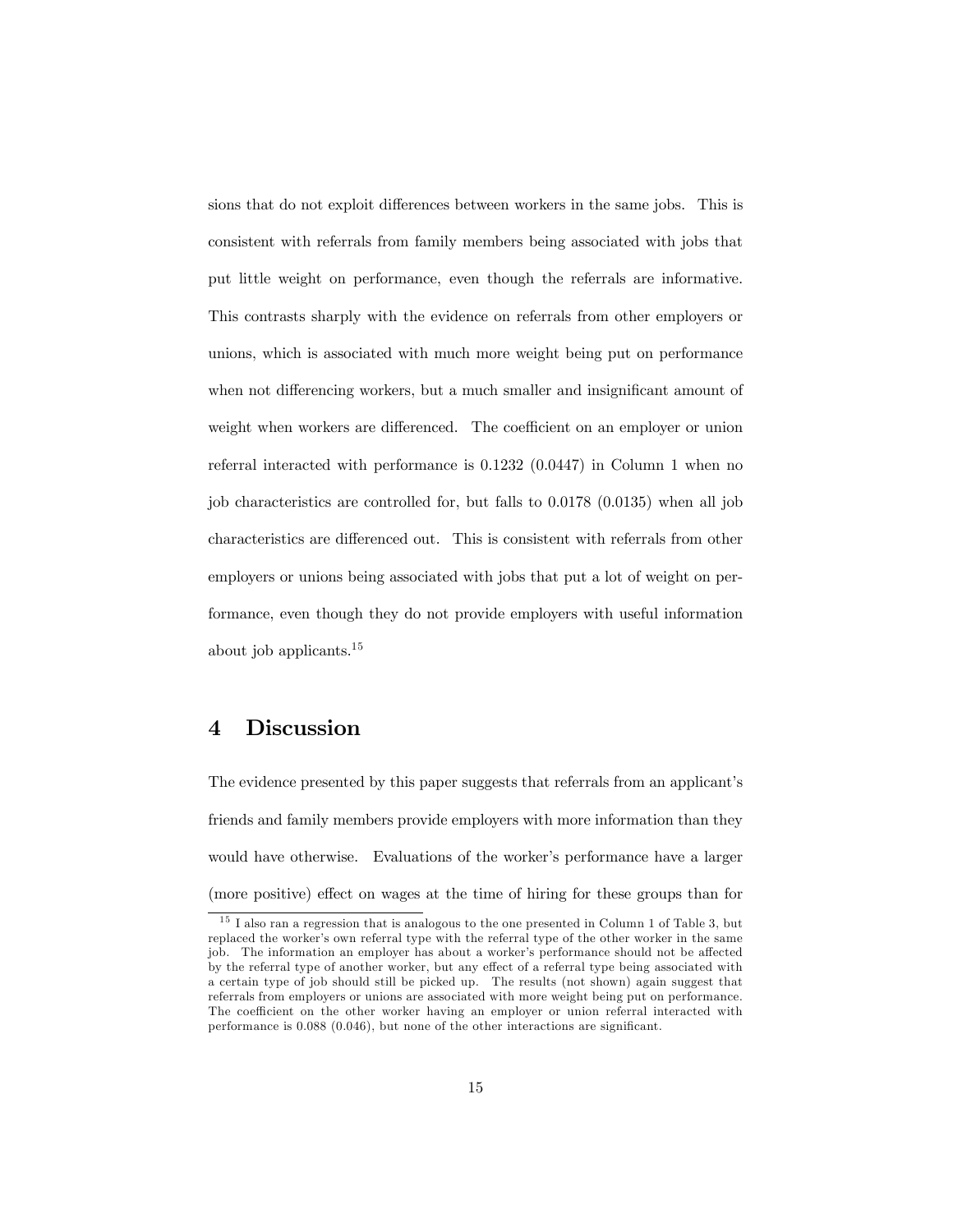workers who where hired without a referral. Furthermore, there is significant evidence of employer learning for workers who are hired without a referral, but no such evidence for workers referred by a friend or family member. I do not find convincing evidence that referrals from other sources provide any useful information.

Because the data used in the paper provides information on two workers in the same job for a subset of firms, I am able to at least reduce any bias caused by different types of referrals being associated with different types of jobs while also getting some idea of how referrals are associated with job type. Despite the information they provide, for example, it appears as though referrals from family members are associated with jobs that put less weight on performance overall than other jobs do. On the other hand, referrals from other employers or labor unions provide little, if any, information but appear to be associated with jobs that put more weight on individual performance than other jobs do.

The finding that referrals from friends and family members provide employers with more information than other hiring channels do fits in nicely with other results in the literature. For example, Holzer (1988) and Blau and Robins (1990) find that these types of referrals are more effective than other search methods when it comes to producing offers and acceptances. Applying the statistical discrimination model developed in Cornell and Welch (1996) suggests that employers having more precise information about applicants with these types of referrals could explain the higher rate of offers these referrals generate, even if the average productivity of applicants does not vary by recruiting method.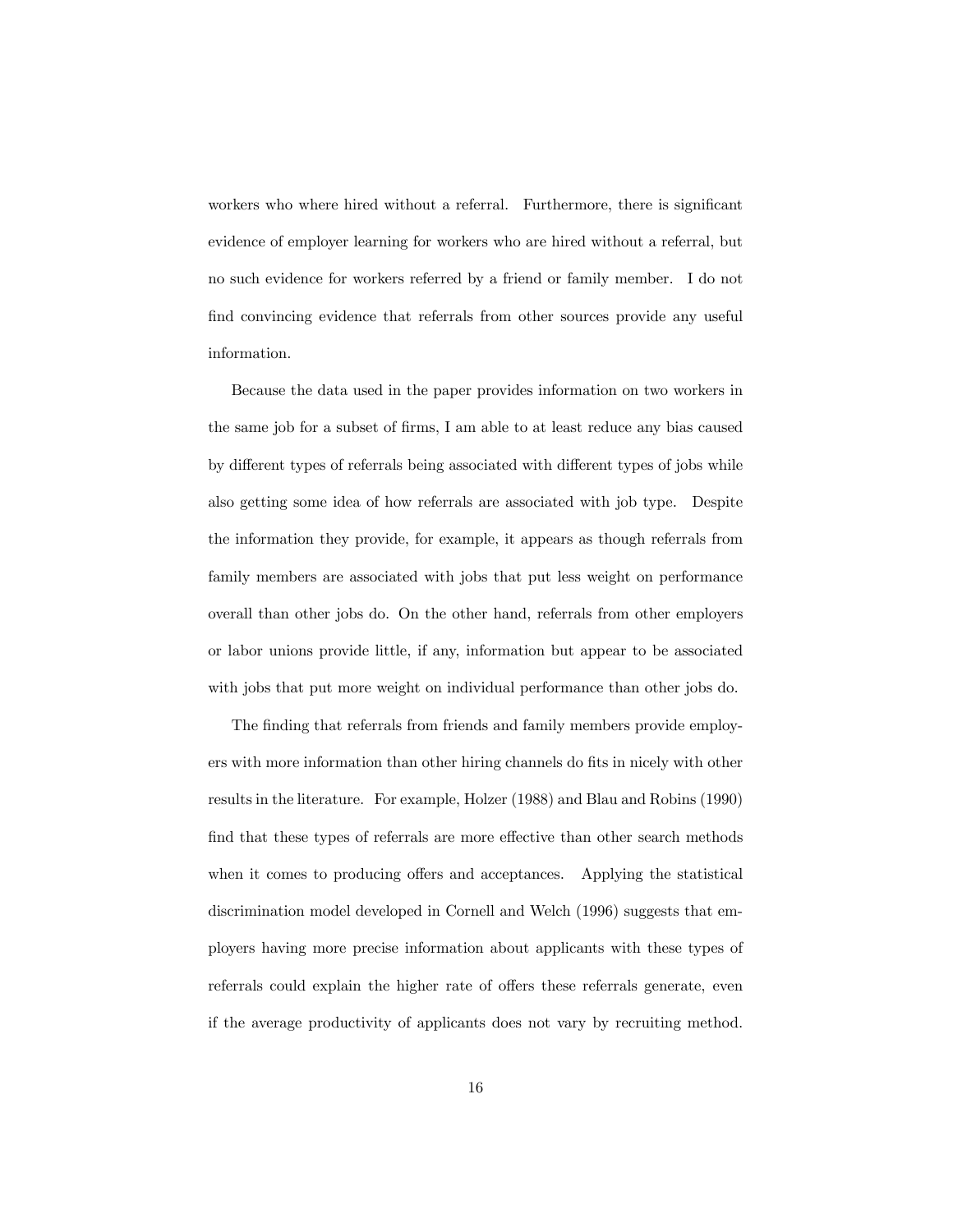The variance of expected productivity conditional on a signal is higher the more precise that signal is, which makes it more likely that the worker with highest conditional expectation in a pool of applicants is from the group with the most precise signal.

A related argument could be made for why workers who received referrals from family and friends have higher productivity, as reported by Holzer (1987); i.e., employers are likely to hire workers who are on average more productive the better able they are to distinguish which workers are more or less productive. Of course, workers who are hired through these referrals might also be more productive because they are drawn from a pool of applicants that is more productive on average, because the person who referred them is able to exert some peer pressure, or for some other reason. Sorting out the degree to which employers having more precise information actually affects hiring, worker productivity and other outcomes remains for future research.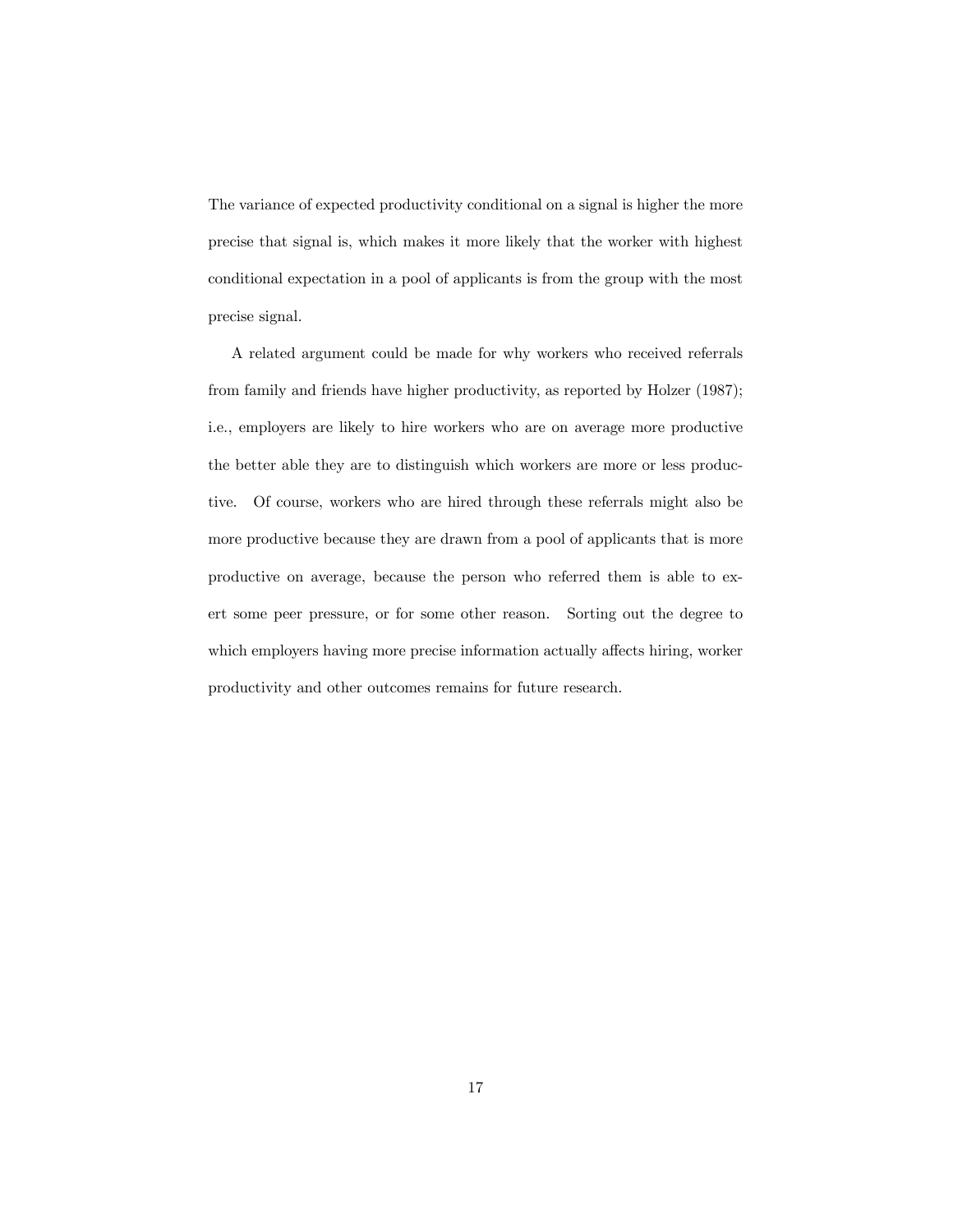## References

- [1] Aigner, Dennis J., and Glen G. Cain. (1977) "Statistical Theories of Discrimination in Labor Markets," Industrial and Labor Relations Review, vol 30, pp175-87.
- [2] Blau, David M., and Philip K. Robins. (1990) "Job Search Outcomes for Employed and Unemployed," Journal of Political Economy, vol 98(3).
- [3] Cornell, Bradford, and Ivo Welch. (1996) "Culture, Information, and Screening Discrimination," Journal of Political Economy, vol. 104(3).
- [4] Holzer, Harry J. (1987) "Hiring Procedures in the Firm: Their Economic Determinants and Outcomes," in R. Block, et. al. (eds.), Human Resources and Firm Performance, Industrial Relations Research Association.
- $\begin{bmatrix} 5 \end{bmatrix}$  \_\_\_\_\_\_\_\_. (1988) "Search Method Use by Unemployed Youth," Journal of Labor Economics, vol. 6(1).
- [6] Jovanovic, Boyan. (1979) "Job Matching and the Theory of Turnover," Journal of Political Economy, vol. 92, pp108-22.
- [7] Kugler, Adriana D. (2003) "Employee Referrals and Efficiency Wages," Labour Economics, vol. 10(5), pp. 531-56.
- [8] Pinkston, Joshua C. (2003) "Screening Discrimination and the Determinants of Wages," Labour Economics, vol. 10, pp 643-58.
- [9] Simon, Curtis J., and John T. Warner. (1992) "Matchmaker, Matchmaker: The Effect of Old Boy Networks on Job Match Quality, Earnings, and Tenure," Journal of Labor Economics, vol. 10(3).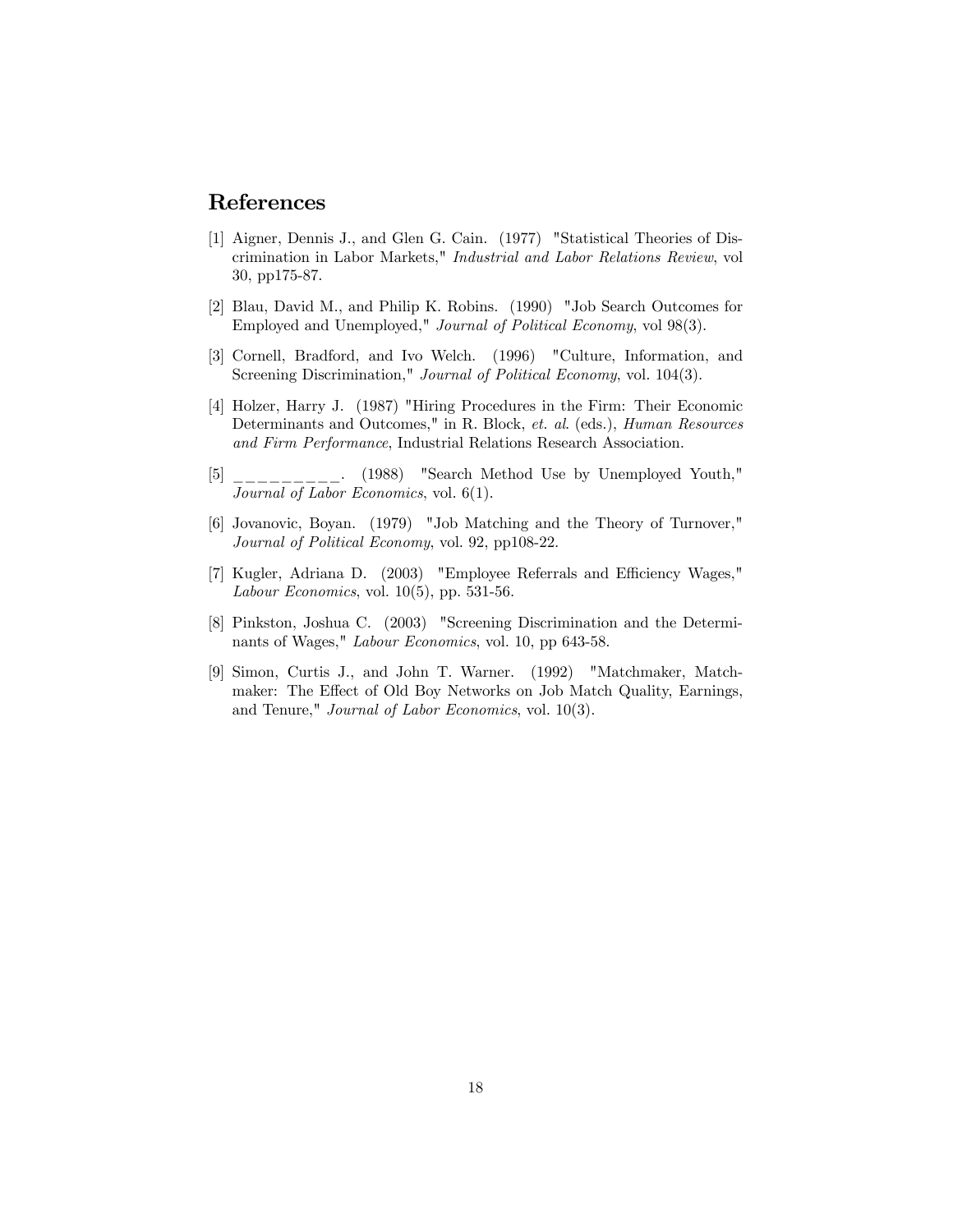|                              | Mean    | Std Dev. | Number of Obs. |
|------------------------------|---------|----------|----------------|
| <b>Initial Wage</b>          | 4.765   | 2.217    | 1156           |
| <b>Current Wage</b>          | 5.546   | 2.679    | 1138           |
| <b>Initial Performance</b>   | 65.010  | 29.990   | 1173           |
| <b>Current Performance</b>   | 77.541  | 20.531   | 1173           |
| Referred by Friend           | 0.246   | 0.431    | 1173           |
| Referred by Family           | 0.082   | 0.274    | 1173           |
| Referred by Emp/Union        | 0.051   | 0.220    | 1173           |
| <b>Other Referral Source</b> | 0.177   | 0.382    | 1173           |
| No Referral                  | 0.443   | 0.497    | 1173           |
| <b>High School</b>           | 0.587   | 0.493    | 1173           |
| Some College                 | 0.187   | 0.390    | 1173           |
| College                      | 0.059   | 0.235    | 1173           |
| Age                          | 25.929  | 8.886    | 1143           |
| "Relevant" Experience        | 43.816  | 57.650   | 615            |
| Tenure                       | 10.380  | 7.615    | 7111           |
| <b>Establishment Size</b>    | 117.622 | 847.103  | 1173           |
| Prof., Man., Tech.           | 0.086   | 0.281    | 1173           |
| Service                      | 0.189   | 0.392    | 1173           |
| <b>Clerical and Sales</b>    | 0.382   | 0.486    | 1173           |
| <b>Machine Work</b>          | 0.143   | 0.350    | 1173           |
| <b>Bench Work</b>            | 0.026   | 0.158    | 1173           |
| <b>Structural Work</b>       | 0.072   | 0.258    | 1173           |

## **Table 1. Summary Statistics**

Notes: Sample limited to observations with non-missing values of initial or current wage. "Relevant" Experience and Tenure measured in Months.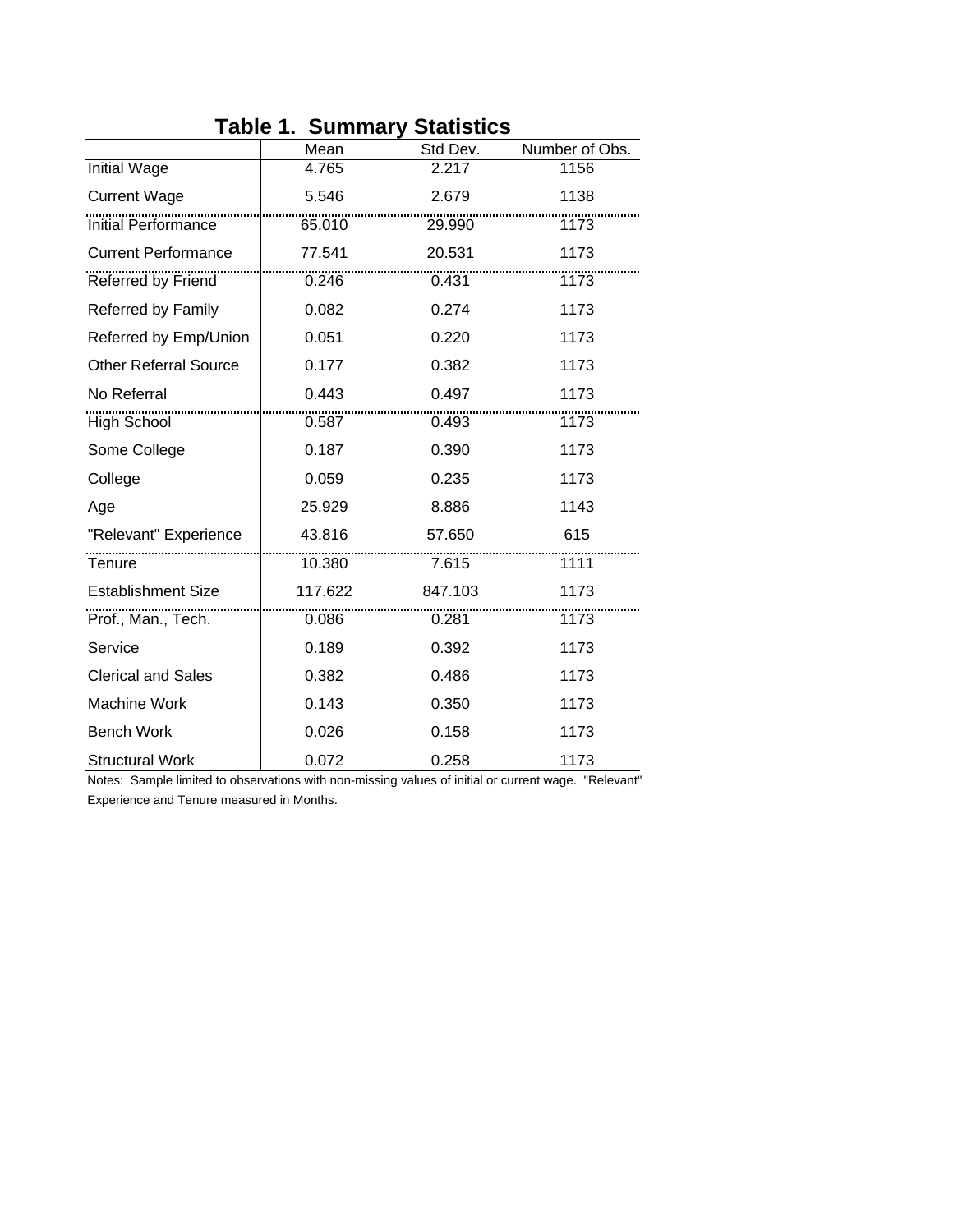|                        | Pooled Regressions |           | <b>Wage Differences</b> |
|------------------------|--------------------|-----------|-------------------------|
|                        |                    | 2         | 3                       |
| <b>Friend Referral</b> | 0.7528             | 0.8403    | $-0.6699$               |
|                        | (0.2926)           | (0.3966)  | (0.3064)                |
| <b>Family Referral</b> | 0.2638             | 0.4817    | 0.5655                  |
|                        | (0.6574)           | (0.4213)  | (0.3741)                |
| Emp/Union Referral     | $-2.3935$          | $-1.5440$ | $-0.5047$               |
|                        | (1.5156)           | (1.0404)  | (0.6763)                |
| <b>Other Referral</b>  | $-0.1792$          | $-0.1499$ | 0.1769                  |
|                        | (0.3592)           | (0.4211)  | (0.2757)                |
| Performance            | 0.0069             | 0.0040    | 0.0045                  |
|                        | (0.0029)           | (0.0027)  | (0.0041)                |
| Perf. x Friend Ref.    | $-0.0038$          | $-0.0024$ | 0.0218                  |
|                        | (0.0043)           | (0.0031)  | (0.0051)                |
| Perf. x Family Ref.    | $-0.0017$          | $-0.0060$ | $-0.0031$               |
|                        | (0.0092)           | (0.0043)  | (0.0066)                |
| Perf. x Emp/Union Ref. | 0.0514             | 0.0331    | 0.0155                  |
|                        | (0.0328)           | (0.0170)  | (0.0100)                |
| Perf. x Other Ref.     | 0.0025             | 0.0062    | 0.0057                  |
|                        | (0.0064)           | (0.0064)  | (0.0056)                |
| Observable Job         | Not                | Included  | Differenced             |
| Characteristics        | Included           |           | Out                     |
| Observations           | 1156               | 1156      | 546                     |

## **Table 2. Starting Wage Regressions**

Notes: Standard errors (in parentheses) are Huber/White allowing for dependence within survey site in columns 1 and 2. Regressions in columns 1 and 2 also include age, age squared, a dummy for age missing, dummy variables for gender and education, "relevant" experience and its missing value dummy, total hours of training and a dummy variable for zero training. The job characteristics in column 2 are dummy variables for survey site, occupation and industry, as well as number of employees in the establishment, the percent that are unionized and a missing dummy variable for the percent unionized.

Regressions in column 3 are estimated in SAS using Proc Model, and control for differences in age, it's missing value dummy, gender, relevant experience, its missing value dummy, training, the dummy for zero training, and a dummy variable for each worker equal to one if that worker attained a higher level of education that than other.